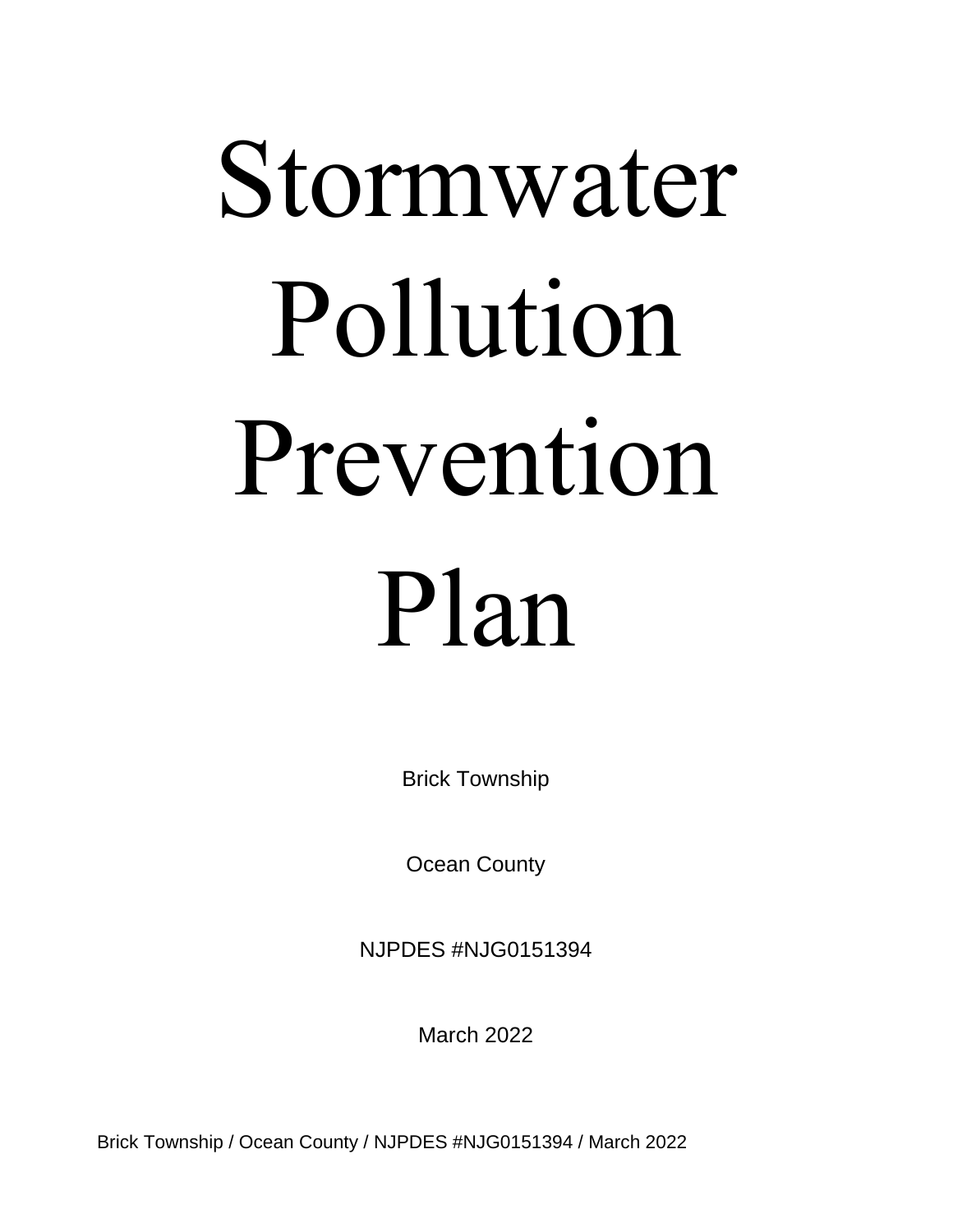#### **SPPP Table of Contents**

- Form 1 SPPP Team Members (permit cite IV F 1)
- Form 2 Revision History (permit cite IV F 1)
- Form 3 Public Involvement and Participation Including Public Notice (permit cite IV B 1)
- Form 4 Public Education and Outreach (permit cite IV B 2 and Attachment B)

Form 5 – Post-Construction Stormwater Management in New Development and Redevelopment Program (permit cite IV B 4 and Attachment D)

Form 6 – Ordinances (permit cite IV B 5)

Form 7 – Street Sweeping (permit cite IV B 5 b)

Form 8 – Catch Basin and Storm Drain Inlets (permit cite IV B 2, IV B 5 b ii, and Attachment C)

Form 9 – Storm Drain Inlet Retrofitting (permit cite IV B 5 b)

Form 10 – Municipal Maintenance Yards and Other Ancillary Operations (permit cite IV B 5 c and Attachment E)

- Form 11 Employee Training (permit cite IV B 5 d, e, f)
- Form  $12$  Outfall Pipes (permit cite IV B 6 a, b, c)
- Form 13 Stormwater Facilities Maintenance (permit cite IV C 1)
- Form 14 Total Maximum Daily Load Information (permit cite IV C 2)
- Form 15 Optional Measures (permit cite IV E 1 and IV E 2)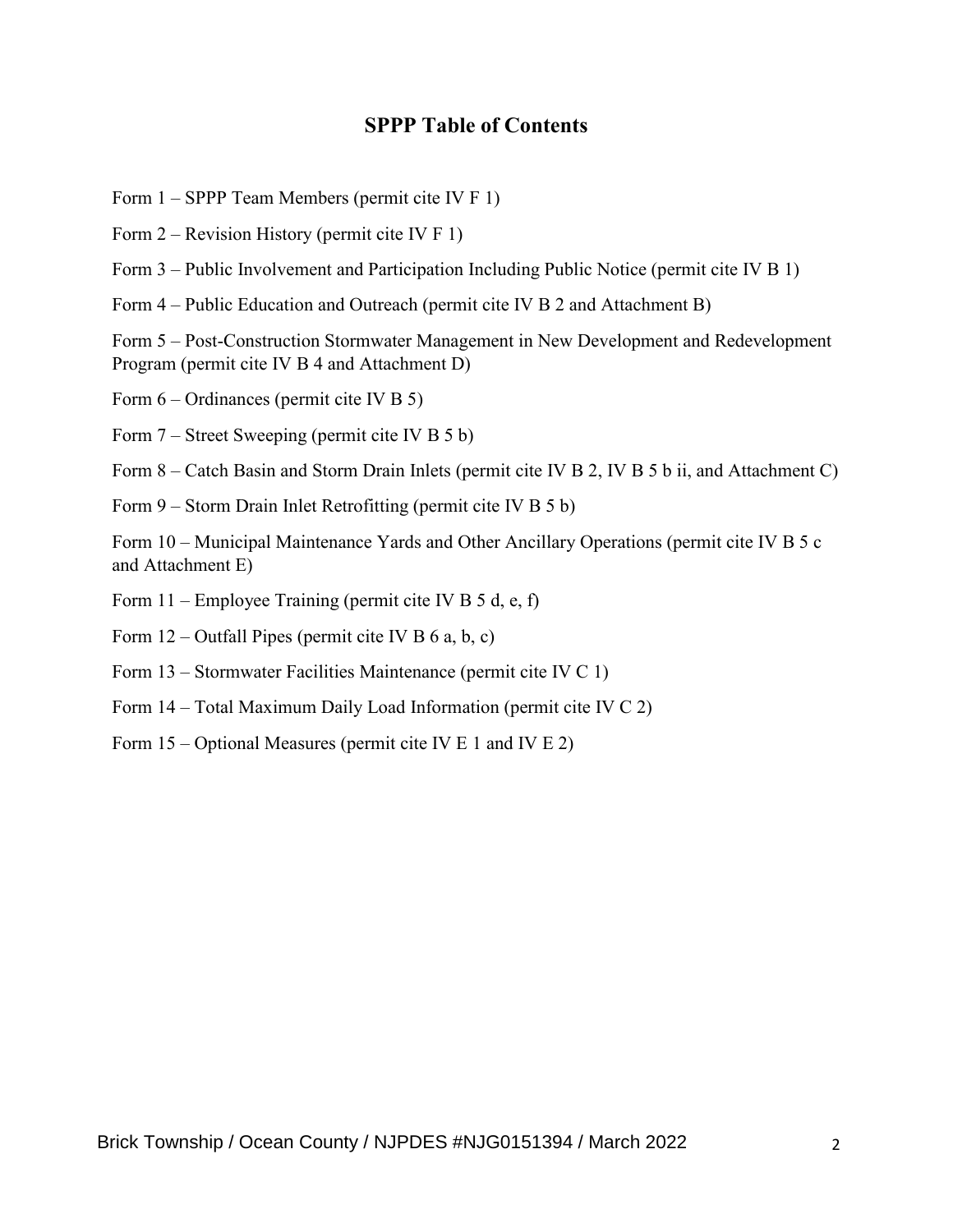# **SPPP Form 1 – SPPP Team Members**

| <b>Stormwater Program Coordinator (SPC)</b>                                                    |                                                                        |  |  |
|------------------------------------------------------------------------------------------------|------------------------------------------------------------------------|--|--|
| Print/Type<br>Name and Title                                                                   | Stephen Krakovsky - General Supervisor - Dept of Public Works          |  |  |
| Office Phone #<br>and eMail                                                                    | 732-451-4065 / skrakovsky@twp.brick.nj.us                              |  |  |
| Signature/Date                                                                                 |                                                                        |  |  |
|                                                                                                |                                                                        |  |  |
| Individual(s) Responsible for Major Development Project<br><b>Stormwater Management Review</b> |                                                                        |  |  |
| Print/Type<br>Name and Title                                                                   | Donald H. Parks, PE, Planning Board Engineer                           |  |  |
| Print/Type<br>Name and Title                                                                   | Brian Boccanfuso, PE, Zoning Board Engineer                            |  |  |
| Print/Type<br>Name and Title                                                                   |                                                                        |  |  |
| Print/Type<br>Name and Title                                                                   |                                                                        |  |  |
| Print/Type<br>Name and Title                                                                   |                                                                        |  |  |
| <b>Other SPPP Team Members</b>                                                                 |                                                                        |  |  |
| Print/Type<br>Name and Title                                                                   | Elissa Commins, PE, PP, CME, CPWM, CFM, Township Engineer              |  |  |
| Print/Type<br>Name and Title                                                                   | Ron Gaskil, Township Safety Officer, Office of Safety & Insurance, OEM |  |  |
| Print/Type<br>Name and Title                                                                   |                                                                        |  |  |
| Print/Type<br>Name and Title                                                                   |                                                                        |  |  |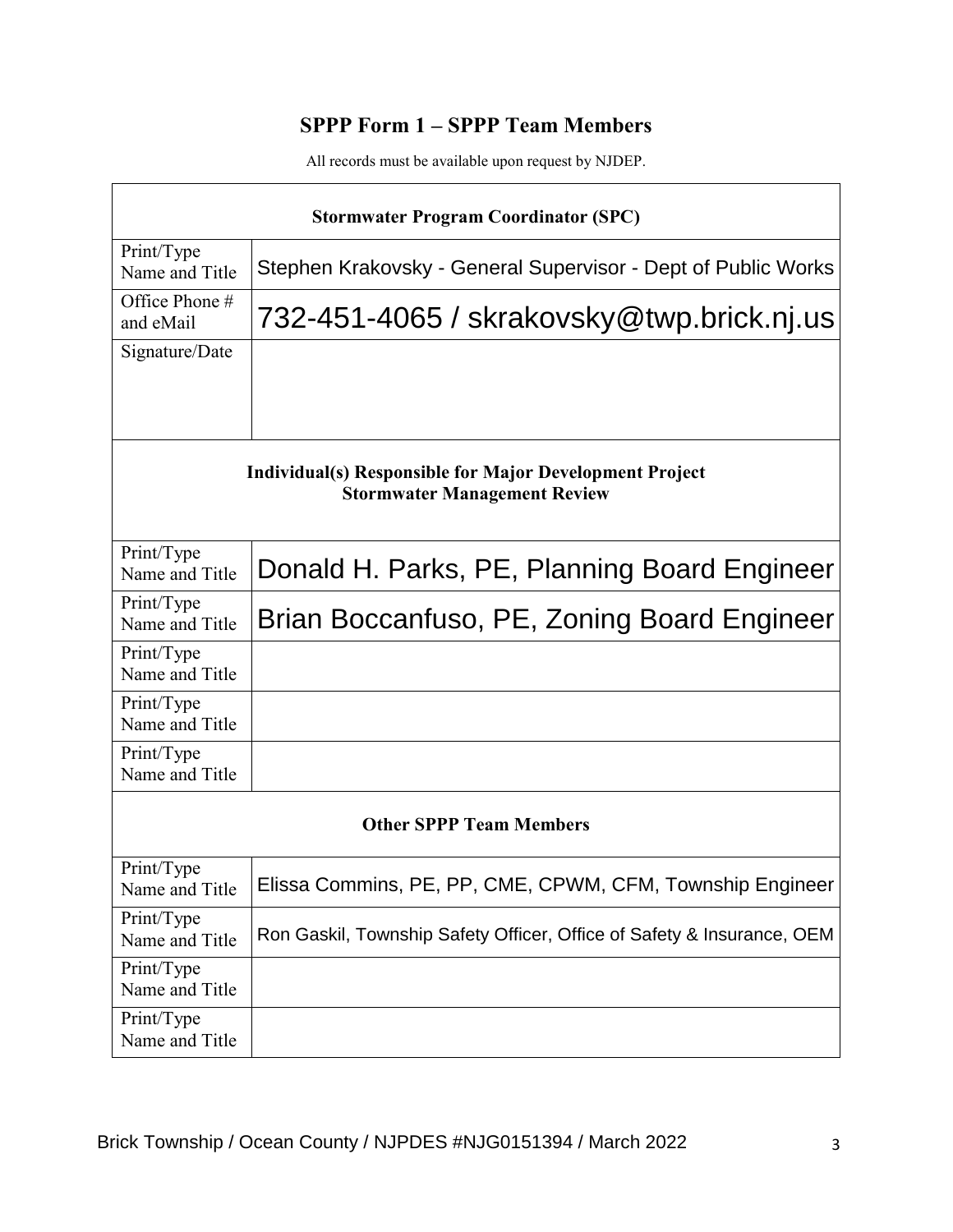# **SPPP Form 2 – Revision History**

|                   | <b>Revision</b><br><b>Date</b> | $\overline{\text{SPC}}$<br><b>Initials</b> | <b>SPPP</b><br>Form<br>Changed | <b>Reason for Revision</b>       |
|-------------------|--------------------------------|--------------------------------------------|--------------------------------|----------------------------------|
| 1.                | 2/23/2005                      |                                            |                                | <b>Oldest Version on record</b>  |
| 2.                | 3/4/2022                       |                                            |                                | Update of full NJDEP SPPP Packet |
| $\overline{3}$ .  |                                |                                            |                                |                                  |
| 4.                |                                |                                            |                                |                                  |
| 5.                |                                |                                            |                                |                                  |
| 6.                |                                |                                            |                                |                                  |
| $\overline{7}$ .  |                                |                                            |                                |                                  |
| 8.                |                                |                                            |                                |                                  |
| 9.                |                                |                                            |                                |                                  |
| 10.               |                                |                                            |                                |                                  |
| 11.               |                                |                                            |                                |                                  |
| 12.               |                                |                                            |                                |                                  |
| 13.               |                                |                                            |                                |                                  |
| $\overline{14}$ . |                                |                                            |                                |                                  |
| 15.               |                                |                                            |                                |                                  |
| 16.               |                                |                                            |                                |                                  |
| 17.               |                                |                                            |                                |                                  |
| 18.               |                                |                                            |                                |                                  |
| 19.               |                                |                                            |                                |                                  |
| $\overline{20}$ . |                                |                                            |                                |                                  |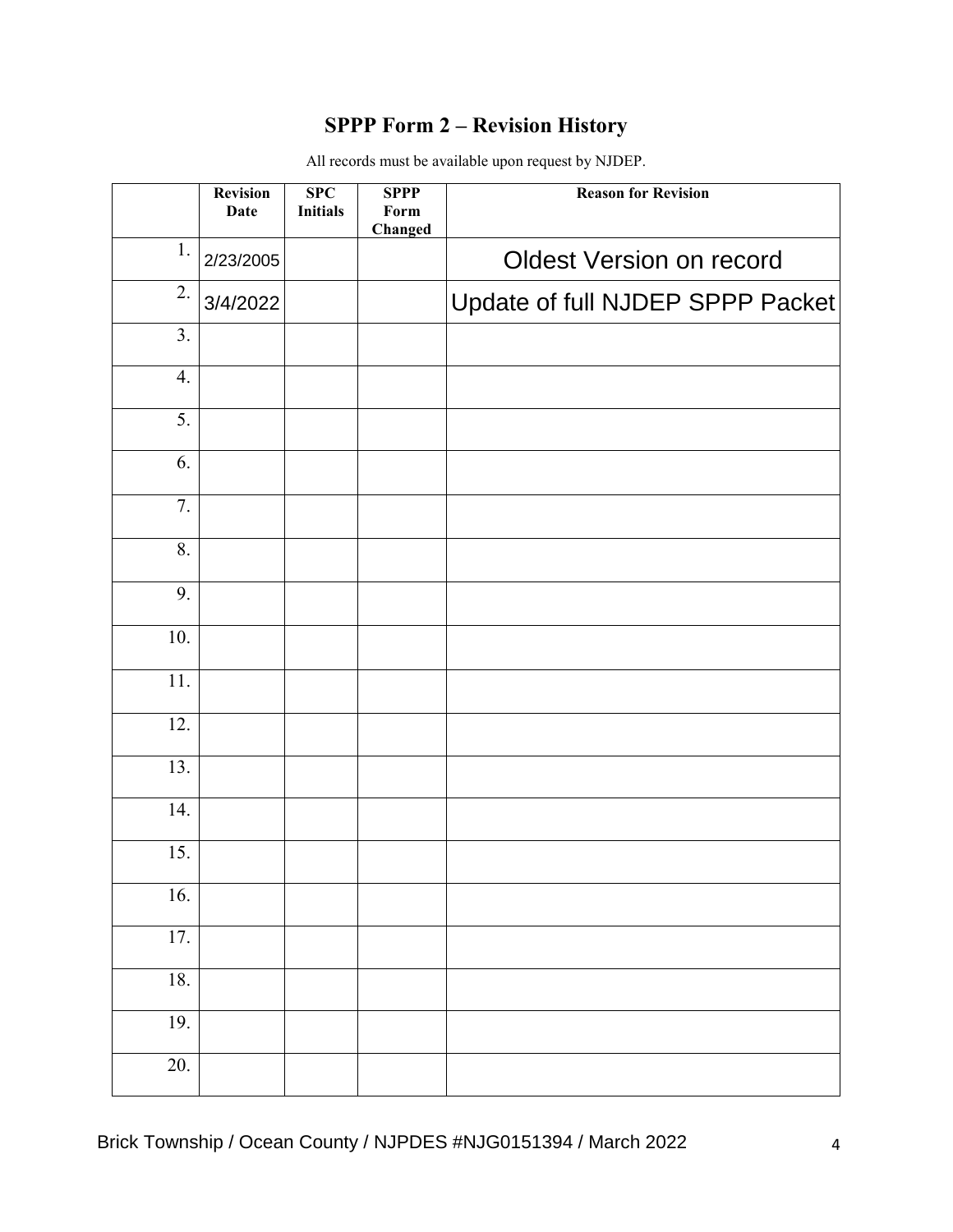# **SPPP Form 3 – Public Involvement and Participation Including Public Notice**

|                | 1. Website URL where the<br><b>Stormwater Pollution</b><br>Prevention Plan (SPPP) is<br>posted online:                                           | www.bricktownship.net                                                                                                                                                                                                                                                                                                                                                                                                                                                                                                                                                                                                                                                                                                                                                                                                                                  |
|----------------|--------------------------------------------------------------------------------------------------------------------------------------------------|--------------------------------------------------------------------------------------------------------------------------------------------------------------------------------------------------------------------------------------------------------------------------------------------------------------------------------------------------------------------------------------------------------------------------------------------------------------------------------------------------------------------------------------------------------------------------------------------------------------------------------------------------------------------------------------------------------------------------------------------------------------------------------------------------------------------------------------------------------|
|                | 2. Date of most current SPPP:                                                                                                                    | Feb 23, 2005                                                                                                                                                                                                                                                                                                                                                                                                                                                                                                                                                                                                                                                                                                                                                                                                                                           |
| 3 <sub>1</sub> | Website URL where the<br>Municipal Stormwater<br>Management Plan (MSWMP)<br>is posted online:                                                    | www.bricktownship.net                                                                                                                                                                                                                                                                                                                                                                                                                                                                                                                                                                                                                                                                                                                                                                                                                                  |
|                | 4. Date of most current<br>MSWMP:                                                                                                                | May 30, 2007                                                                                                                                                                                                                                                                                                                                                                                                                                                                                                                                                                                                                                                                                                                                                                                                                                           |
|                | 5. Physical location and/or<br>website URL where<br>associated municipal records<br>of public notices, meeting<br>dates, minutes, etc. are kept: | 401 Chambers Bridge Road<br><b>Brick, NJ 08723</b>                                                                                                                                                                                                                                                                                                                                                                                                                                                                                                                                                                                                                                                                                                                                                                                                     |
|                | stormwater program:                                                                                                                              | 6. Describe how the permittee complies with applicable state and local public notice requirements<br>when providing for public participation in the development and implementation of a MS4                                                                                                                                                                                                                                                                                                                                                                                                                                                                                                                                                                                                                                                            |
|                | sunshine provisions, where applicable.                                                                                                           | Where public notice is required under the Open Public Meetings Act (a.k.a. "Sunshine Law",<br>NJSA 10:4-6 et seq, public notice is provided for Brick Township meetings in a manner that<br>complies with the requirement of the Act. Brick Township, when enacting ordinances,<br>provides public notice in a manner that complies with the requirements of NJSA 40:49-1 et<br>seq. In addition, for municipal action subject to public notice requirements in the Municipal<br>Land Use Law (NJSA 40:55 D-1 et seq) such as adoption of the Stormwater Management<br>Plan. Brick Township complies with those requirements as well. Public meetings and public<br>notices are advertised on the Brick Township Website and by notice in the local community<br>newspaper. These notices are all in compliance with the local public meetings act and |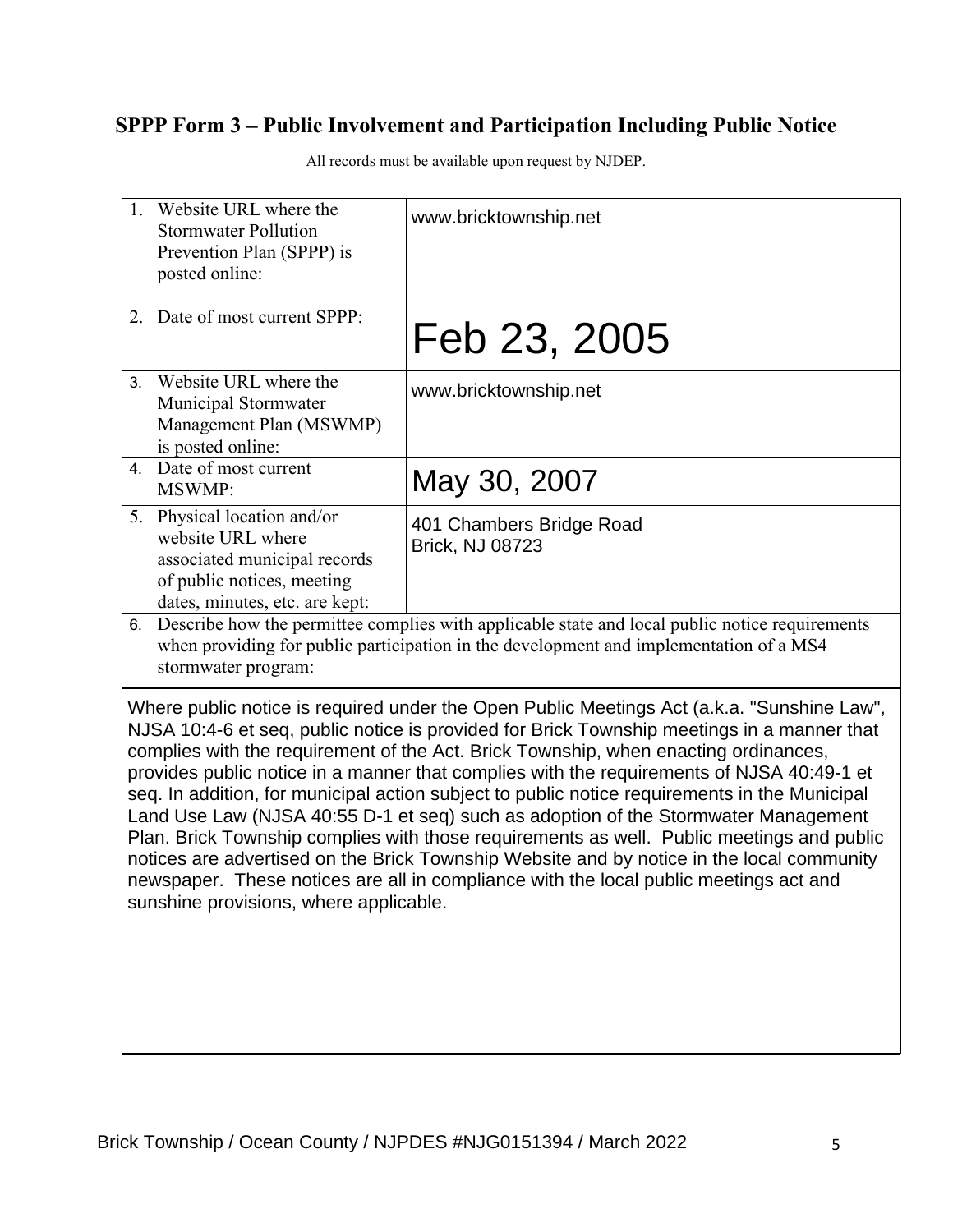#### **SPPP Form 4 – Public Education and Outreach**

All records must be available upon request by NJDEP.

1. Describe how public education and outreach events are advertised. Include specific websites and/or physical locations where materials are available.

Public education and outreach events are advertised on the Township Website. Brick distributes an annual mailing of "NJDEP Solutions to Stormwater Pollution" brochure to all homeowners and businesses within the municipality. Storm drain labeling has been done throughout the municipality and are now being permanently labeled as part of each capital road program. Also, the Township has a Facebook and Twitter account that actively outreaches to the followers about upcoming events.

The Township will also add the NJDEP Solutions to Stormwater Pollution into the annual Township newsletter. Signs of these solutions are also intended to be placed at parks throughout the Township for dog waste and wildlife feeding.

https://www.bricktownship.net/index.php/news-and-events/

2. Describe how businesses and the general public within the municipality are educated about the hazards associated with illicit connections and improper disposal of waste.

The hazards associated with illicit connections and improper disposal of waste are described within the annual mailer that is distributed to each individual and business within the Township. The Township also provides a copy of this SPPP plan as well as the Municipal Stormwater Management Plan (MSWMP) on their website to provide additional information regarding illicit connections and the regulations associated with them to Township residents.

3. Indicate where public education and outreach records are maintained.

# 401 Chambers Bridge Road, Brick, NJ 08723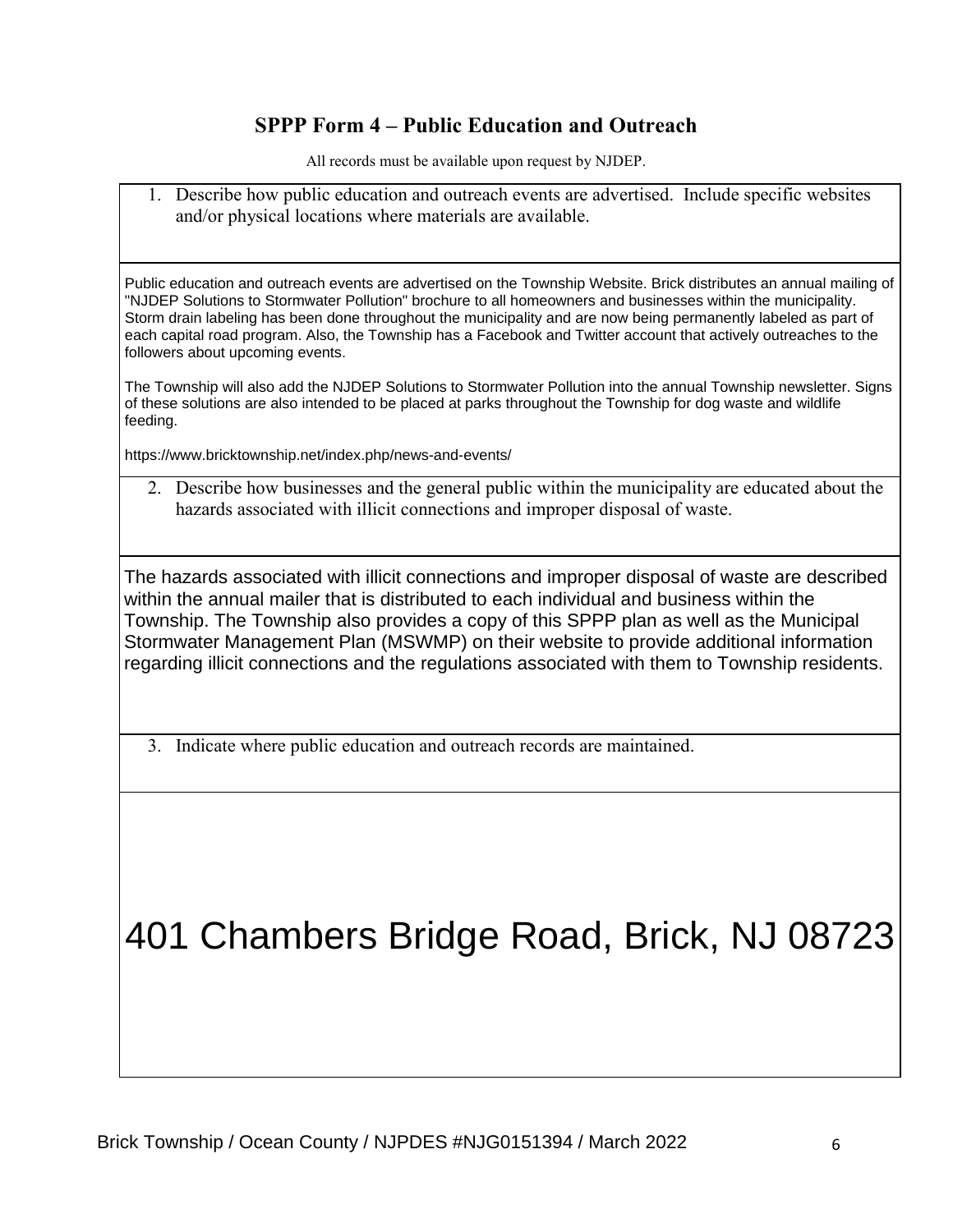## **SPPP Form 5 – Post-Construction Stormwater Management in New Development and Redevelopment Program**

All records must be available upon request by NJDEP.

1. How does the municipality define 'major development'?

The definition as written within Section 396-5 of the Township of Brick Code states "An individual development, as well as multiple developments that individually or collectively result in the disturbance of one or more acres of land since February 2, 2004. Major development includes all developments that are part of a common plan of development or sale (for example, phased residential development) that collectively or individually result in the disturbance of one or more acres of land since February 2, 2004. Projects undertaken by any government agency that otherwise meet the definition of "major development," but which do not require approval under the Municipal Land Use Law, N.J.S.A. 40:55D-1 et seq., are also considered "major development.""

2. Does the municipality approach residential projects differently than it does for non-residential projects? If so, how?

No, all major development projects are to meet the NJDEP Stormwater Regulations.

3. What process is in place to ensure that municipal projects meet the Stormwater Control Ordinance?

Major development municipal projects are provided to consultant engineers for the Township of Brick. The projects are developed by the design engineer in compliance with current NJDEP Stormwater Standards. The Township Engineer is provided a set of plans and specifications to ensure that the plans developed meet the stormwater standards.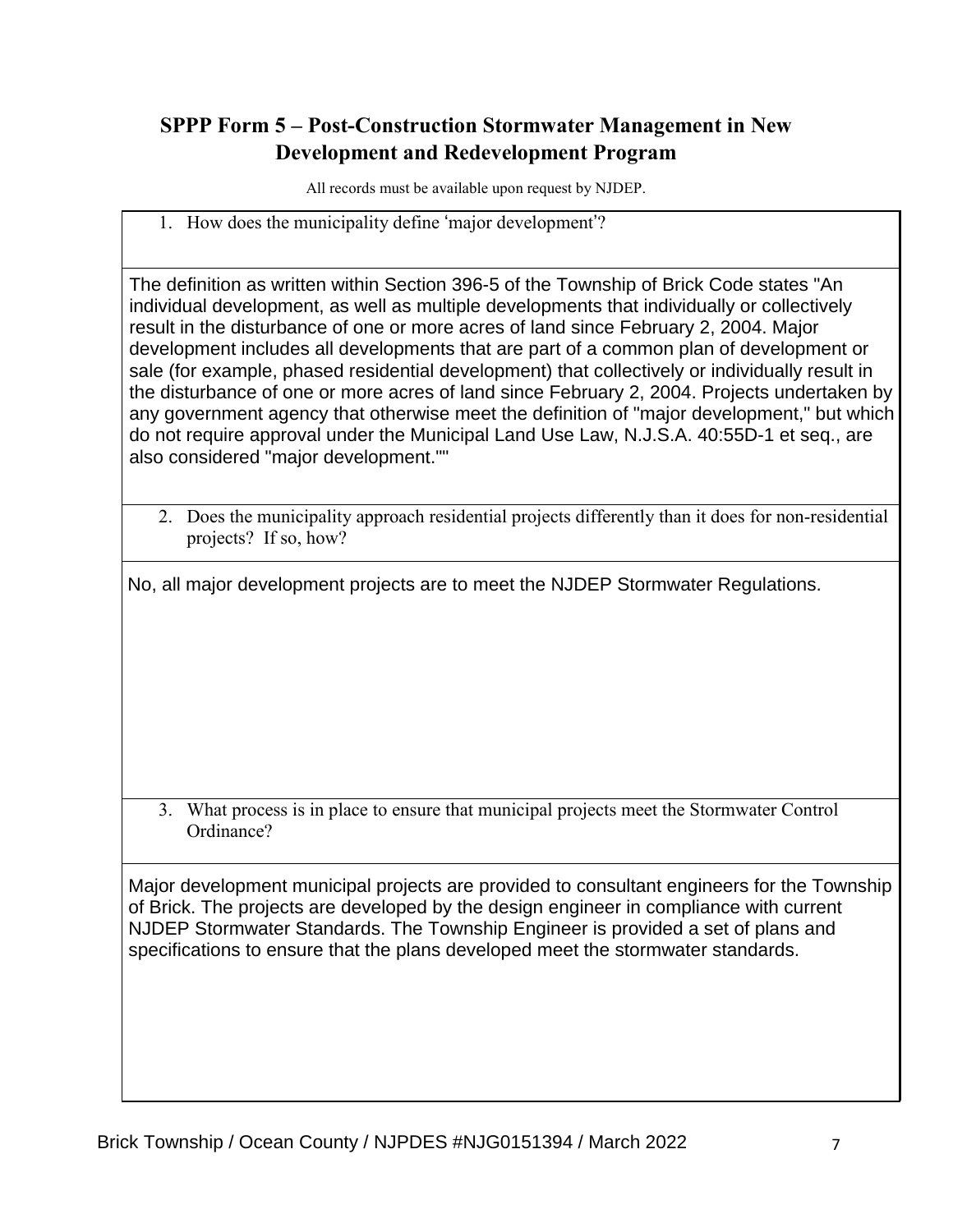4. Describe the process for reviewing major development project applications for compliance with the Stormwater Control Ordinance (SCO) and Residential Site Improvement Standards (RSIS). Attach a flow chart if available.

The Planning/Zoning Board Engineer reviews the applicants design plans, stormwater management report and the stormwater operations and maintenance plan for compliance with the Township ordinance for Stormwater management, Chapter 396. The Planning/Zoning Board Engineer will write up a review letter of any missing information within said plans and reports. The Brick Township Engineer will also review the plans and write a review letter on the application for the Board's consideration when an application involves stormwater management facilities to be dedicated to the township or place maintenance responsibilities to a homeowners association. Once the Board has granted approval on the development, resolution compliance review is completed by each professional to ensure the Stormwater Management Ordinance and RSIS standards are upheld.

| 5. Does the Municipal<br>Stormwater Management<br>Plan include a mitigation<br>plan?                                                                                             | Yes                                                                                                       |
|----------------------------------------------------------------------------------------------------------------------------------------------------------------------------------|-----------------------------------------------------------------------------------------------------------|
| 6. What is the physical location<br>of approved applications for<br>major development projects,<br>Major Development<br>Summary Sheets (permit att.<br>D), and mitigation plans? | The Brick Township Municipal Building, which is located<br>at: 401 Chambers Bridge Road, Brick, NJ 08723. |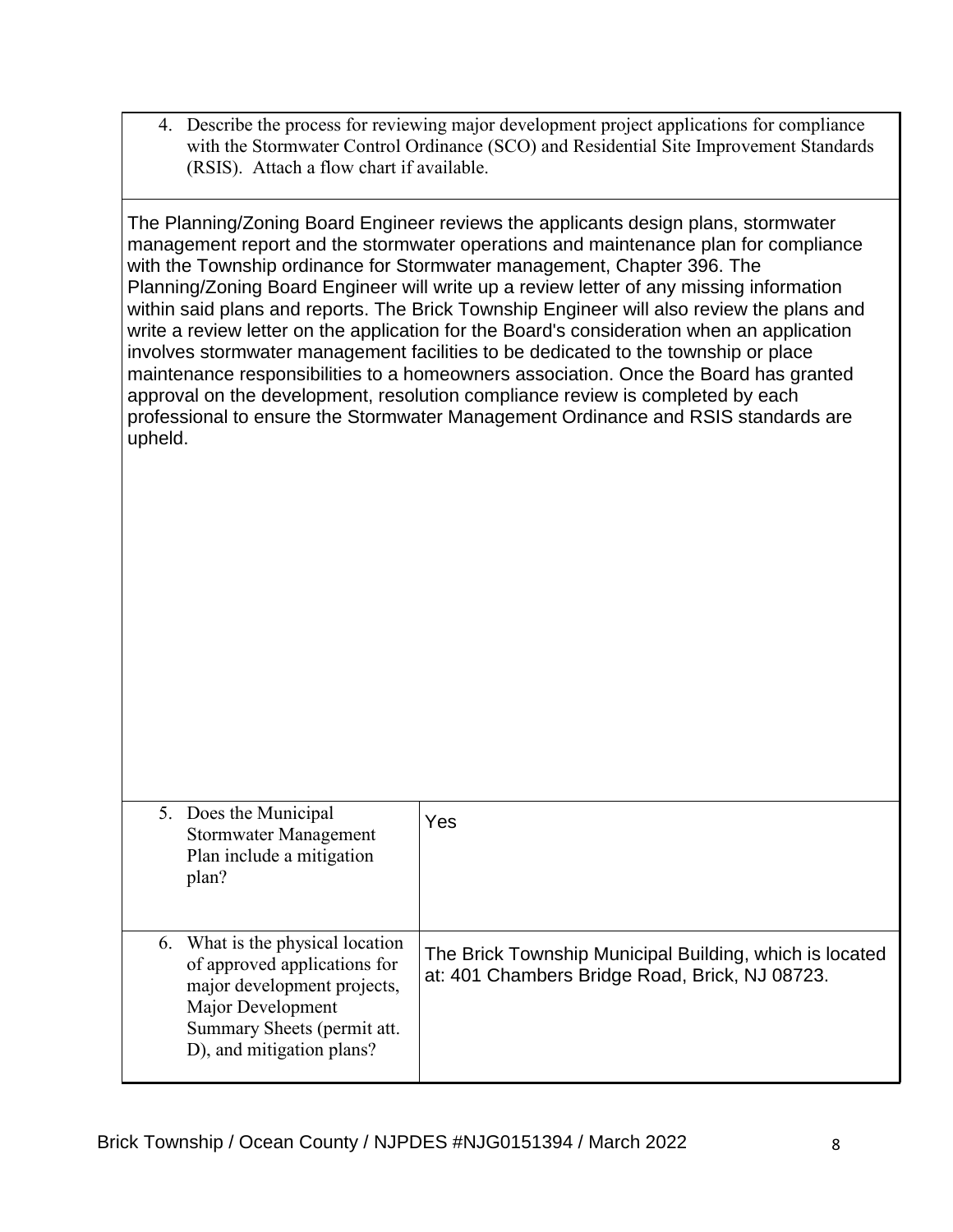#### **SPPP Form 6 – Ordinances**

| Ordinance<br>permit cite IV.B.1.b.iii                                                                                                                          | Date of<br>Adoption | Website URL | Was the DEP<br>model ordinance<br>adopted without<br>change? | Entity<br>responsible for<br>enforcement |
|----------------------------------------------------------------------------------------------------------------------------------------------------------------|---------------------|-------------|--------------------------------------------------------------|------------------------------------------|
| 1. Pet Waste<br>permit cite IV.B.5.a.i                                                                                                                         | 11/29/05            | 98-46       | Yes                                                          | <b>Code Enforcement</b>                  |
| 2. Wildlife Feeding<br>permit cite IV.B5.a.ii                                                                                                                  | 11/29/05            | 98-52       | Yes                                                          | <b>Code Enforcement</b>                  |
| 3. Litter Control<br>permit cite IV.B5.a.iii                                                                                                                   | 11/29/05            | 267-15      | Yes                                                          | <b>Code Enforcement</b>                  |
| 4. Improper Disposal of<br>Waste<br>permit cite IV.B.5.a.iv                                                                                                    |                     | 396-32      | Yes                                                          | Code<br>Enforcement                      |
| 5. Containerized Yard<br>Waste/ Yard Waste<br><b>Collection Program</b><br>permit cite IV.B.5.a.v                                                              | 11/29/20<br>05      | 390-55      | Yes                                                          | Code<br>Enforcement                      |
| 6. Private Storm Drain<br><b>Inlet Retrofitting</b><br>permit cite IV.B.5.a.vi                                                                                 |                     | 396-20      | Yes                                                          | Code<br>Enforcement                      |
| Stormwater Control<br>7.<br>Ordinance<br>permit cite IV.B.4.g and<br>IV.B.5.a.vii                                                                              | 04/13/20<br>21      | 396         | Yes                                                          | Code<br>Enforcement                      |
| 8. Illicit Connection<br>Ordinance<br>permit cite IV.B.5.a.vii and<br>IV.B.6.d                                                                                 |                     | 396-15      | Yes                                                          | Code<br>Enforcement                      |
| 9. Optional: Refuse<br>Container/Dumpster<br>Ordinance<br>permit cite IV.E.2                                                                                   |                     | 396-26      | Yes                                                          | Code<br>Enforcement                      |
| Indicate the location of records associated with ordinances and related enforcement actions:                                                                   |                     |             |                                                              |                                          |
| Stormwater Management records associated with ordinances and enforcement are kept<br>within the Brick Township Municipal Building at 401 Chambers Bridge Road. |                     |             |                                                              |                                          |

All records must be available upon request by NJDEP.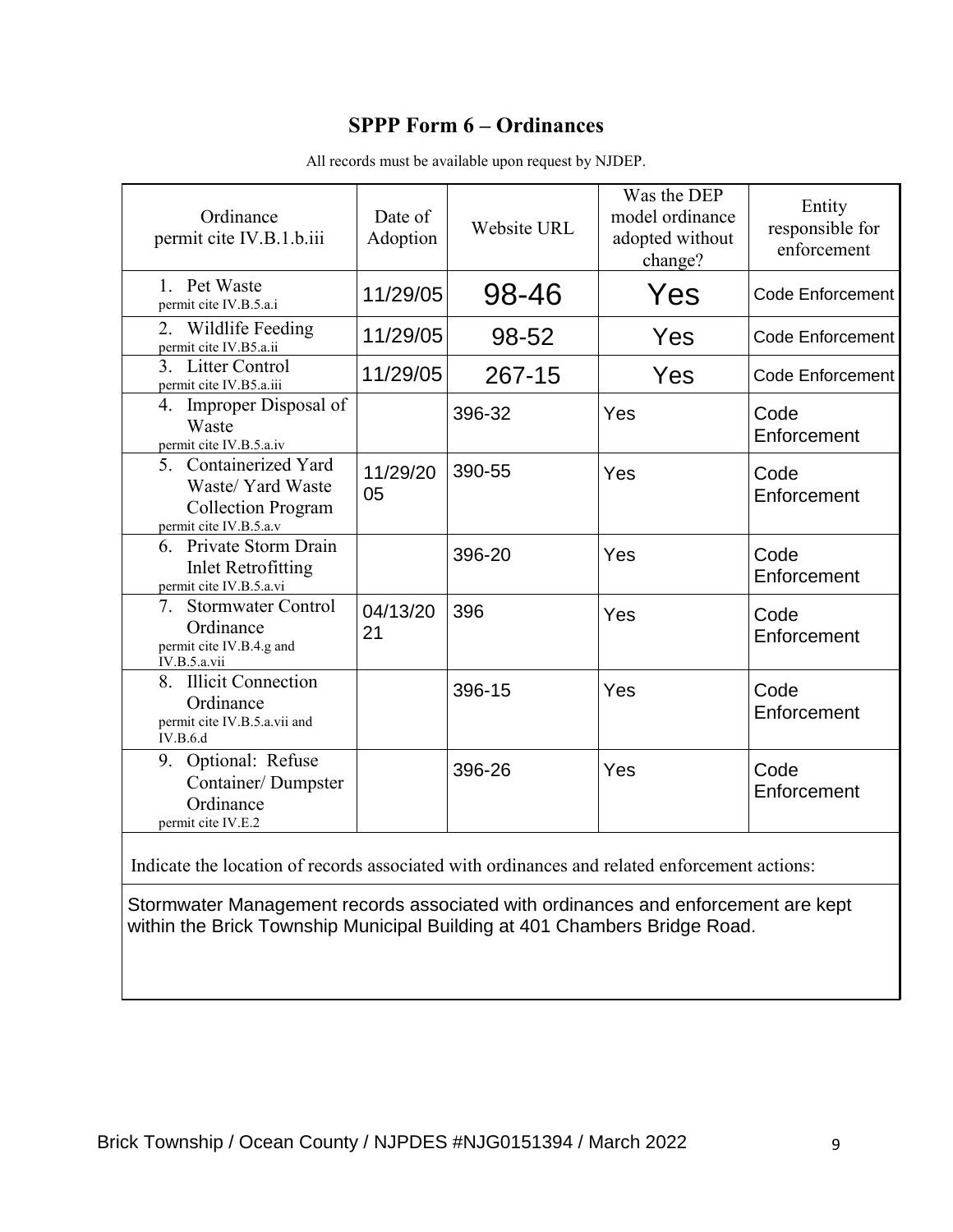#### **SPPP Form 7 – Street Sweeping**

All records must be available upon request by NJDEP.

1. Provide a written description or attach a map indicating which streets are swept as required by the NJPDES permit. Describe the sweeping schedule and indicate if any of the streets are swept by another entity through a shared service arrangement. 2. Provide a written description or attach a map indicating which streets are swept that are NOT required to be swept by the NJPDES permit. Describe the sweeping schedule and indicate if any of the streets are swept by another entity through a shared service arrangement. 3. Does the municipality provide street sweeping services for other municipalities? If so, please describe the arrangements. 4. Indicate the location of records, including sweeping dates, areas swept, number of miles swept and total amount of wet tons collected each month. Note which records correspond to sweeping activities beyond what is required by the NJPDES permit, i.e., sweepings of streets within the municipality that are not required by permit to be swept or sweepings of streets outside of the municipality. Street sweeping is completed on an as-needed basis. The Township will respond to complaints from residents and remedy those complaints. Brick Township performs street sweeping on an 'as-needed' basis. Township officials perform inspections of roadways throughout the Township to ensure trash, sediment, and other extraneous materials are not impacting stormwater infrastructure. Sweeping is conducted as complaints arise within the Township from residents or officials within the Township. No When street sweeping is performed, records are kept within the Brick Township Public Works Complex at 836 Ridge Road.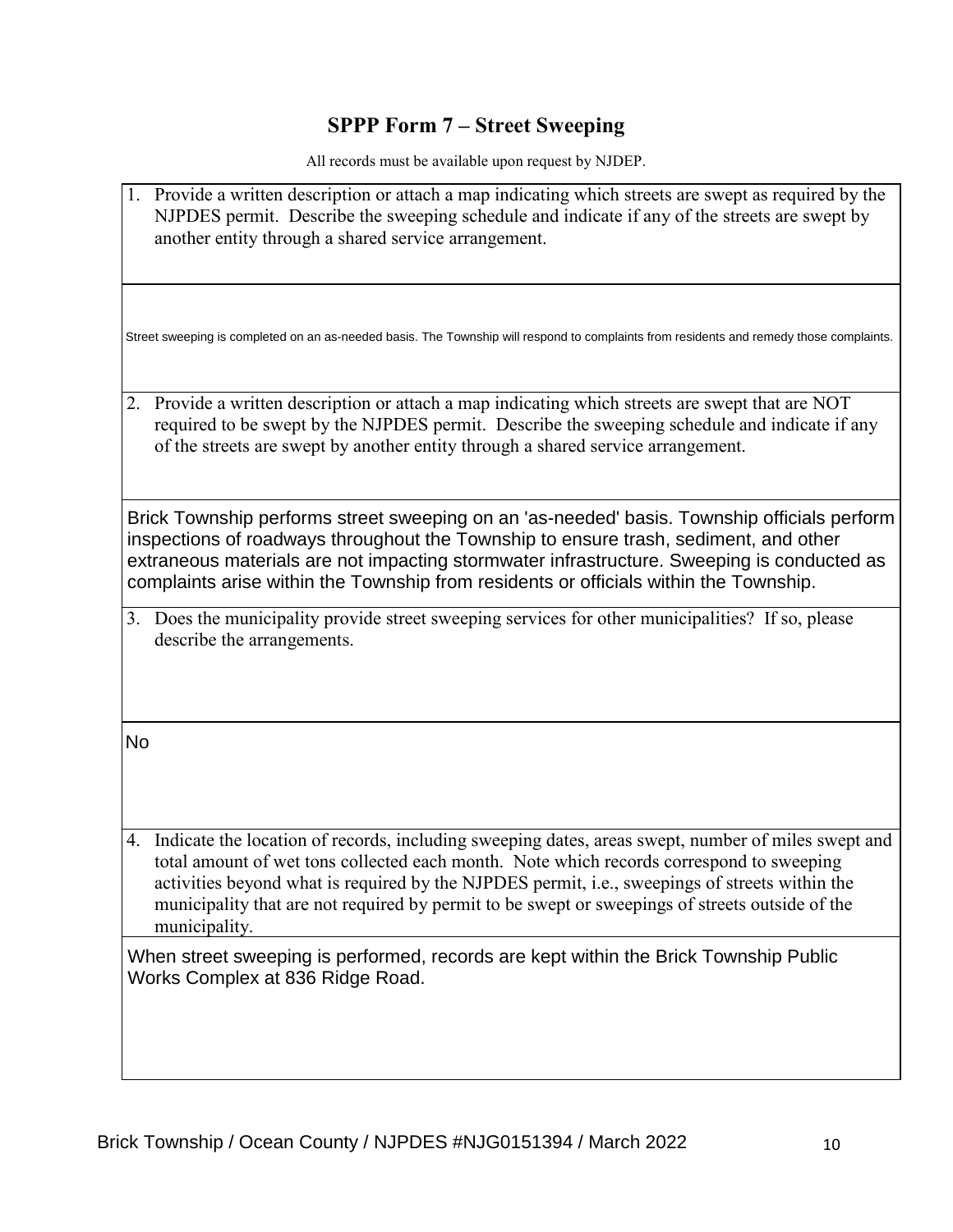#### **SPPP Form 8 – Catch Basins and Storm Drain Inlets**

All records must be available upon request by NJDEP.

1. Describe the schedule for catch basin and storm drain inlet inspection, cleaning, and maintenance.

The Brick Township Department of Public Works performs daily catch basin inspections and cleanings with their crews. At the time of cleaning, the catch basins will also be inspected for proper function. Maintenance will be scheduled for those catch basins that are in disrepair. All catch basins will be inspected in early spring and the fall to ensure no blockages or other impediments such as leaves would prevent normal operation. Any basins that are found to be structural deficient will be scheduled for repair right away.

2. List the locations of catch basins and storm drain inlets with recurring problems, i.e., flooding, accumulated debris, etc.

The Township of Brick responds to any blockages or impediments of catch basins immediately and all issues are resolved.

All tidally influenced basins at or below the elevation of the tide will experience chronic flooding. The outfalls to these basins are being systematically addressed with tidal check valves.

3. Describe what measures are taken to address issues for catch basins and storm drain inlets with recurring problems and how they are prioritized.

When issues arise with catch basins, that are either witnessed by a Township employee or brought to the attention of a Township employee by a resident, the catch basin is first assessed for excess sediment build up or blockage. If the catch basin is not clogged therefore, is not the immediate issue than the next step is to video and clean the downstream pipes. If that doesn't remediate the issue then the Township will authorize an Engineer to assess the drainage area to that inlet and design a solution.

4. Describe the inspection schedule and maintenance plan for storm drain inlet labels on storm drains that do not have permanent wording cast into the design.

When feasible, Brick Township coordinates with local volunteer groups, such as the Boy Scouts, to label storm drain inlets. In areas where action by a volunteer group is deemed to be a safety hazard to the members of the volunteer group, Department of public works personnel performs the labeling. All storm drain inlets along streets with sidewalks, within plazas, parking areas or maintenance yards operated by Brick Township will be/have been labeled. Storm drain inlets are stenciled or provided with glued plastic plaques with "No Dumping - Drains to Waterway" or the equivalent. Inlets installed with new construction shall be labeled with permanent markings cast on the curb piece. As part of the Municipal Road Paving Programs all inlet head pieces are being removed and replaced to be eco-friendly as well as have the labels permanently cast into the head pieces.

5. Indicate the location of records of catch basin and storm drain inlet inspections and the wet tons of materials collected during catch basin and storm drain inlet cleanings.

The Brick Township Public Works Department complex at 836 Ridge Road files the records of catch basin and storm drain inlet inspections, along with the wet tons of materials collected during catch basin and storm drain inlet cleanings.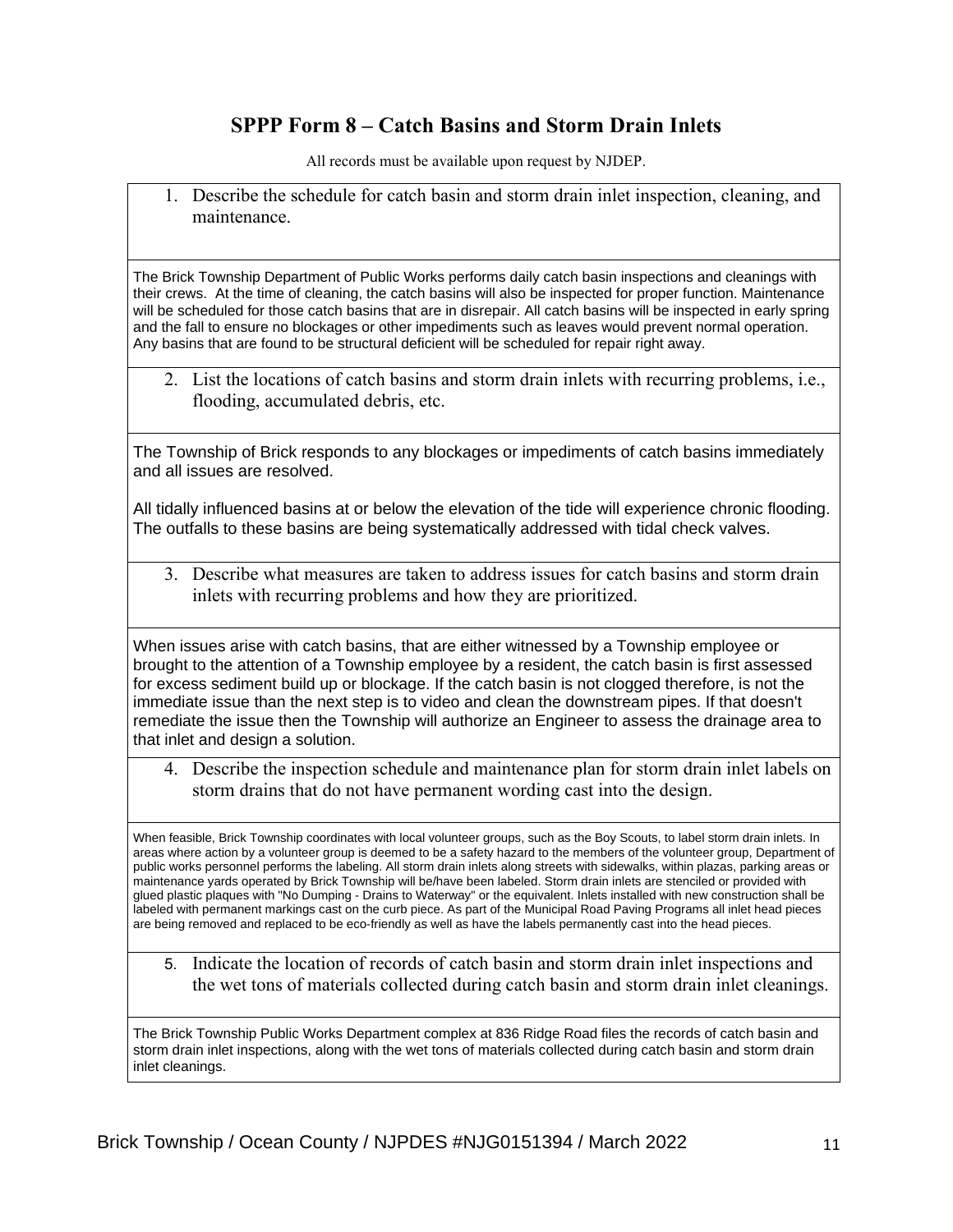#### **SPPP Form 9 – Storm Drain Inlet Retrofitting**

All records must be available upon request by NJDEP.

1. Describe the procedure for ensuring that municipally owned storm drain inlets are retrofitted.

To ensure municipally owned storm drain inlets are retrofitted, the head pieces are replaced during Municipal Road Paving Programs, or Public Works will put the storm drain inlet plates/ notification plates on when feasible until the road is set to be a part of a Paving Program where the head piece will then be replaced. All inlets that are proposed as part of new development applications are required to have the NJDOT Type N head pieces.

2. Describe the inspection process to verify that appropriate retrofits are completed on municipally owned storm drain inlets.

To verify that the appropriate retrofits are completed on municipally-owned storm drain inlets, Brick Township Public Works inspects the storm drain inlets when cleaning occurs. When retrofitting needs to be implemented on the municipally-owned storm drain inlets, retrofit plates are ordered and installed. During a paving program, new head pieces and inlet grates are installed to bring the inlets into full compliance.

3. Describe the procedure for ensuring that privately owned storm drain inlets are retrofitted.

The Township of Brick Stormwater Management Code prohibits anyone from converting or making alterations to any stormwater structures. Many of the privately installed inlets are provided within easements to allow for regular maintenance and inspection by the Township. All applications for development are to be heard and reviewed by the Planning/Zoning Board. The reviewing board will ensure that the inlets are installed in compliance with current regulations at the time of installation. During any review for permits or Board approval, all on site stormwater systems are reviewed for compliance.

When a building permit application for an alteration to a private commercial structure, the surrounding site is evaluated to ensure compliance with current stormwater standards. A Commercial Site Maintenance Permit is required.

4. Describe the inspection process to verify that appropriate retrofits are completed on privately owned storm drain inlets.

To verify the appropriate retrofits are completed on existing privately owned storm drain inlets, inspection of retrofit head pieces are complete by the SPC or the Township Inspectors. For new construction, Brick Township's construction inspectors verify that appropriate retrofits are installed on the privately owned storm drain inlets as per the approved plans.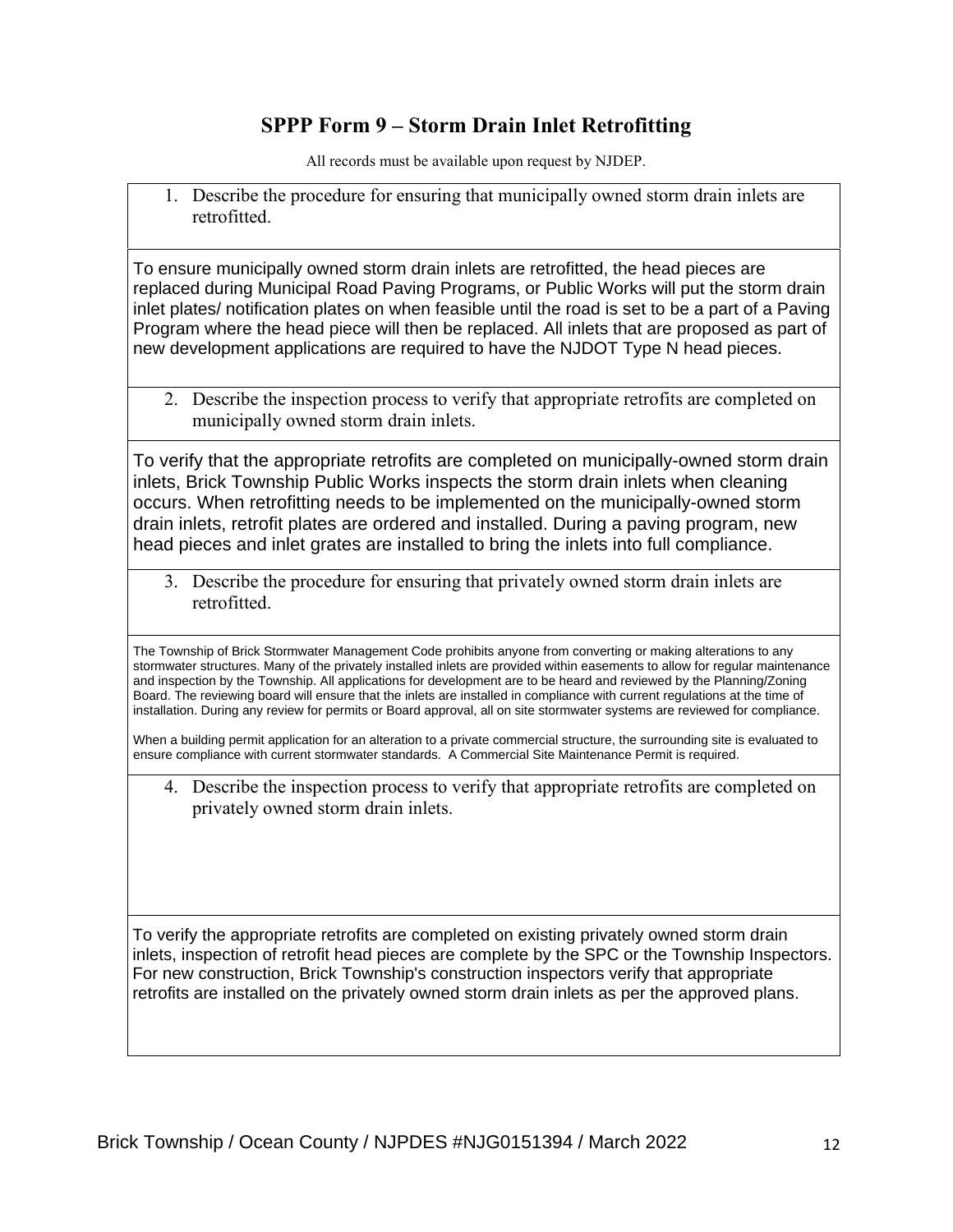# **SPPP Form 10 – Municipal Maintenance Yards and Other Ancillary Operations**

All records must be available upon request by NJDEP.

*Complete separate forms for each municipal yard or ancillary operation location.*

Address of municipal yard or ancillary operation: The municipal yard is located at: 836 Ridge Road, Brick, NJ 08724.

List all materials and machinery located at this location that are exposed to stormwater which could be a source of pollutant in a stormwater discharge:

| Raw materials -         | <b>Blue stone</b>                                                          |    |
|-------------------------|----------------------------------------------------------------------------|----|
| Intermediate products - | Leaves, mulch, recycled materials                                          |    |
| Final products -        | N/A                                                                        |    |
| Waste materials -       | Asphalt millings & sweepings                                               |    |
| $By$ -products $-$      | N/A                                                                        |    |
| Machinery-              | Garbage trucks, front end loaders, backhoes, pavers, rollers               |    |
| $Fuel -$                | N/A                                                                        |    |
| Lubricants-             | Leaks from machinery listed above                                          |    |
| Solvents-               | N/A                                                                        |    |
|                         | Detergents related to municipal maintenance yard or ancillary operations - |    |
|                         | N/A                                                                        |    |
| Other $-$               | N/A                                                                        |    |
|                         | Brick Township / Ocean County / NJPDES #NJG0151394 / March 2022            | 13 |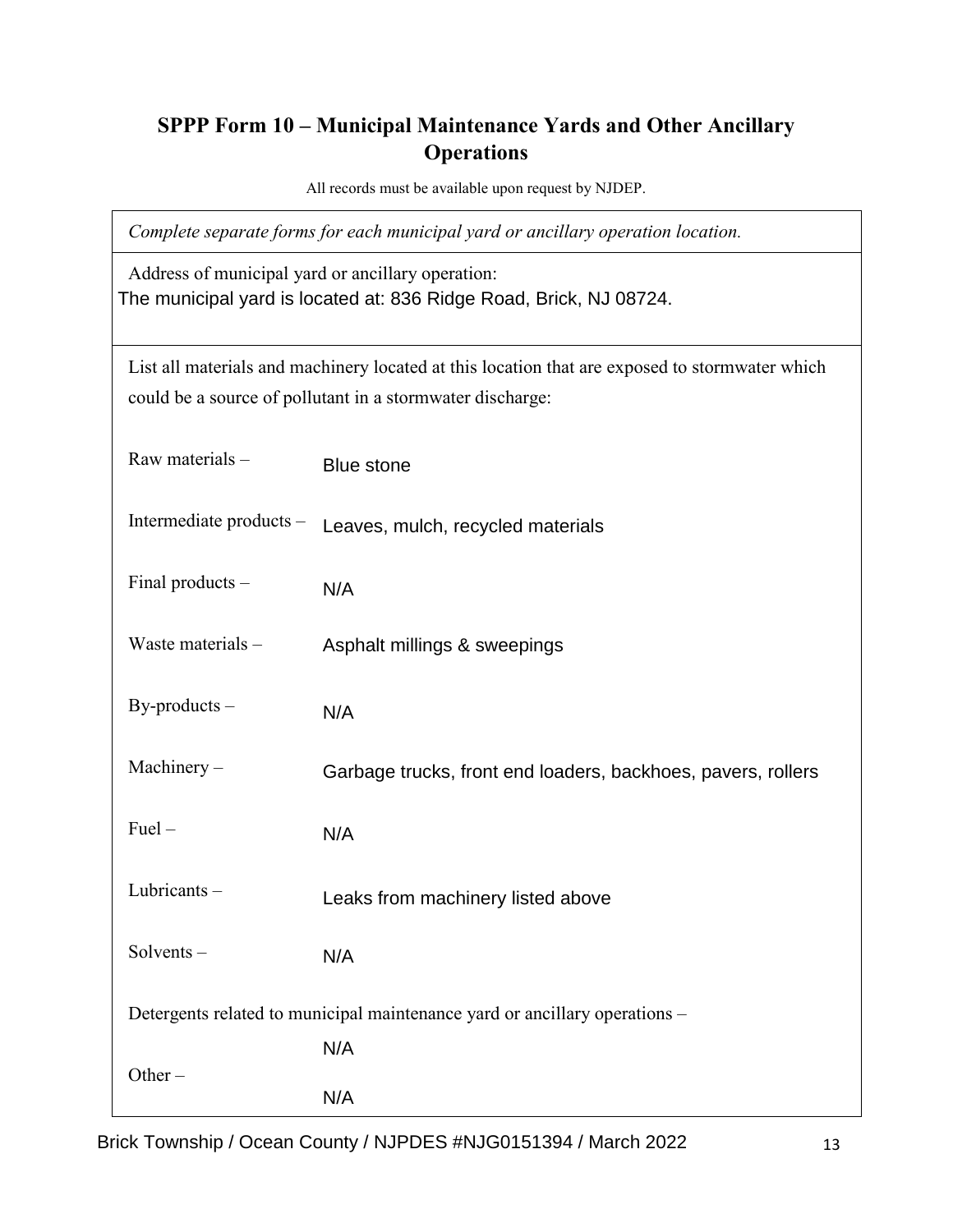For each category below, describe the best management practices in place to ensure compliance with all requirements in permit Attachment E. If the activity in the category is not applicable for this location, indicate where it occurs.

Indicate the location of inspection logs and tracking forms associated with this municipal yard or ancillary operation, including documentation of conditions requiring attention and remedial actions that have been taken or have been planned.

1. Fueling Operations

To ensure compliance of fueling operations, the pump station has a canopy located over the pumps. Regular inspections are also conducted on the hoses, dispensers, and underground tanks. The underground tanks all have double containment systems in place with alarms should an issue arise. The alarm routes directly back to the public works building. The alarms are also monitored remotely. These forms/records can be found at the Brick Township Public Works office.

2. Vehicle Maintenance

To ensure compliance of vehicle maintenance, vehicles undergo oil changes, tire checks/changes, and other various routine maintenance (fluid inspection, etc.) inside the garage to avoid exposure of pollutants to stormwater. The tracking forms by the mechanic completing the vehicle maintenance can be found at the Brick Township Public Works office.

3. On-Site Equipment and Vehicle Washing

*See permit attachment E for certification and log forms for Underground Storage Tanks.*

On site equipment is stored outside beneath steel canopy structures. This aids in keeping the equipment clean throughout the year. If a vehicle does need to be washed, it is done so after the vehicle has been inspected for any leaks or regular maintenance that is needed. Vehicle washing is completed on Saturdays at the DPW yard. A solid plastic membrane is laid down to collect runoff from the vehicle wash.

4. Discharge of Stormwater from Secondary Containment

Brick Township regularly inspects all Secondary Containment areas. Brick Township relies on the inspection of each of these containment areas as there are not provisions installed to shut a valve within the stormwater pipe network.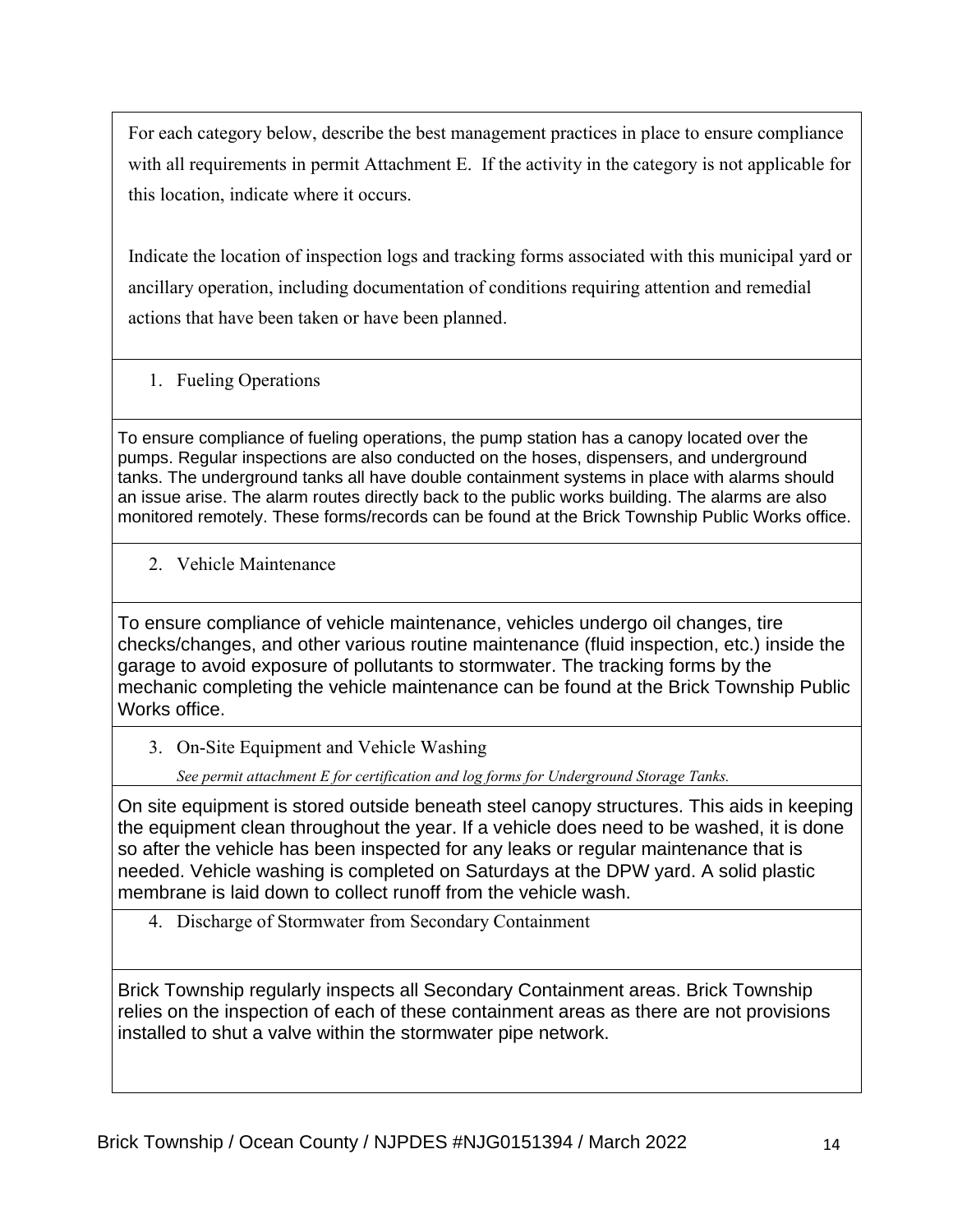5. Salt and De-Icing Material Storage and Handling

Salt is stored within two (2) covered salt storage areas within the Public Works Complex. All brine is stored within an above ground container unit. Brine is loaded carefully through flexhose connections to trucks and tanks alike. Salt is loaded into the trucks by front end loaders. The trucks are able to pull up next to a raised platform for the loaders to run up on and dump to prevent spill onto the ground. All inspections forms and material quantity forms are kept at the Township of Brick Public Works Building.

6. Aggregate Material and Construction Debris Storage

All aggregate materials are kept in 3-sided concrete bays with the openings positioned in the upslope direction to limit any stormwater runoff from exiting and entering the stormwater collection system. All materials sit on a pervious surface.

7. Street Sweepings, Catch Basin Clean Out and Other Material Storage

The location of records for street sweepings, catch basin clean out and other material storage are at the Brick Township Public Works office. All materials are stored in 3-sided concrete bays and periodically removed and disposed of.

8. Yard Trimmings and Wood Waste Management Sites

The Public Works Facility is a Modified Class B-C Recycling Facility. Brick Township stores vegetated wood waste in the rear of their facility and processes the waste to create mulch for the residents within the Township. All vegetated waste is inspected to ensure no trash or foreign materials exist in it before processing. During the fall windrows are created and maintained by Ocean County. All windrows are monitored for trash as well. The entire drainage area for the recycling operation drains to a leachate pond that is not connected to the township's MS4.

9. Roadside Vegetation Management

Herbicides are used to control roadside vegetation as needed. They are used in limited applications to control invasive species and weeds. Herbicide is applied only twice per year per manufacturers specifications. All records are kept at the Township of Brick Public Works complex.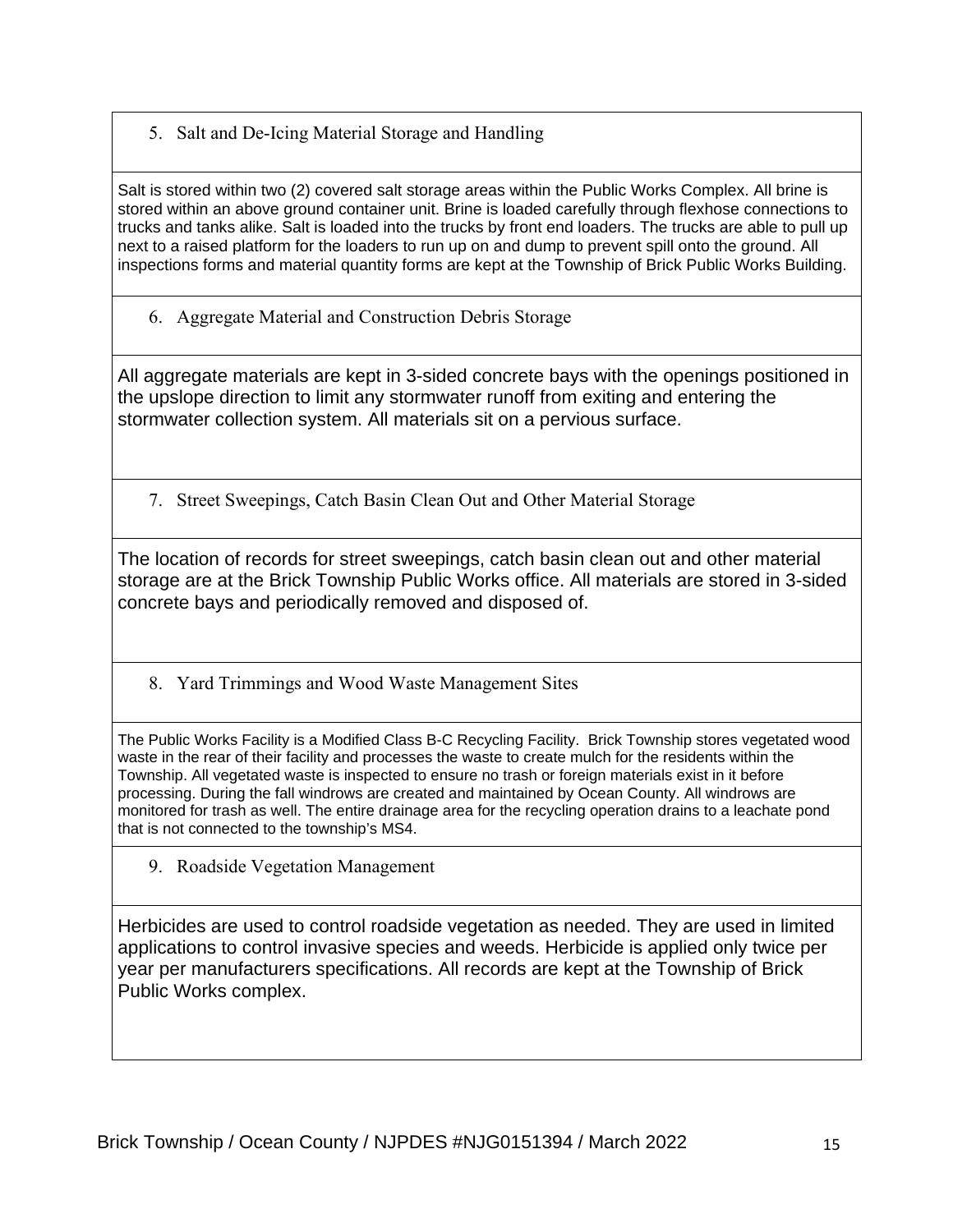#### **SPPP Form 11 – Employee Training**

All records must be available upon request by NJDEP.

| A. Municipal Employee Training: Stormwater Program Coordinator (SPC) must ensure                   |
|----------------------------------------------------------------------------------------------------|
| appropriate staff receive training on topics in the chart below as required due to job duties      |
| assigned within three months of commencement of duties and again on the frequency below.           |
| Indicate the location of associated training sign in sheets, dates, and agendas or description for |
| each topic.                                                                                        |

| Topic                                                   | Frequency     | Title of trainer or office to       |
|---------------------------------------------------------|---------------|-------------------------------------|
|                                                         |               | conduct training                    |
| 1. Maintenance Yard Operations (including)              | Every year    | Equipment Operator/ Road Department |
| <b>Ancillary Operations</b> )                           |               |                                     |
| <b>Stormwater Facility Maintenance</b><br>2.            | Every year    | Equipment Operator/ Road Department |
| SPPP Training & Recordkeeping<br>3.                     | Every year    | Equipment Operator/ Road Department |
| <b>Yard Waste Collection Program</b><br>4.              | Every 2 years | Equipment Operator/ Road Department |
| <b>Street Sweeping</b><br>5.                            | Every 2 years | Equipment Operator/ Road Department |
| <b>Illicit Connection Elimination and Outfall</b><br>6. | Every 2 years |                                     |
| Pipe Mapping                                            |               | Equipment Operator/ Road Department |
| 7. Outfall Pipe Stream Scouring Detection               | Every 2 years |                                     |
| and Control                                             |               | Equipment Operator/ Road Department |
| Waste Disposal Education<br>8.                          | Every 2 years | Equipment Operator/ Road Department |
| <b>Municipal Ordinances</b><br>9.                       | Every 2 years | Equipment Operator/ Road Department |
| 10. Construction Activity/Post-Construction             | Every 2 years | <b>Equipment Operator/ Road</b>     |
| Stormwater Management in New                            |               | Department                          |
| Development and Redevelopment                           |               |                                     |

B. **Municipal Board and Governing Body Members Training:** Required for individuals who review and approve applications for development and redevelopment projects in the municipality. This includes members of the planning and zoning boards, town council, and anyone else who votes on such projects. Training is in the form of online videos, posted at www.nj.gov/dep/stormwater/training.htm.

Within 6 months of commencing duties, watch *Asking the Right Questions in Stormwater Review Training Tool*. Once per term thereafter, watch at least one of the online DEP videos in the series available under Post-Construction Stormwater Management. Indicate the location of records documenting the names, video titles, and dates completed for each board and governing body member.

C. **Stormwater Management Design Reviewer Training:** All design engineers, municipal engineers, and others who review the stormwater management design for development and redevelopment projects on behalf of the municipality must attend the first available class upon assignment as a reviewer and every five years thereafter. The course is a free, two-day training conducted by DEP staff. Training dates and locations are posted at www.nj.gov/dep/stormwater/training.htm. Indicate the location of the DEP certificate of completion for each reviewer. Department Brick Township (Department The Township / Ocean County and a Development<br>
B. Municipal Board and Governing Body Members Training: Required for<br>
review and approve applications for development and redevelopment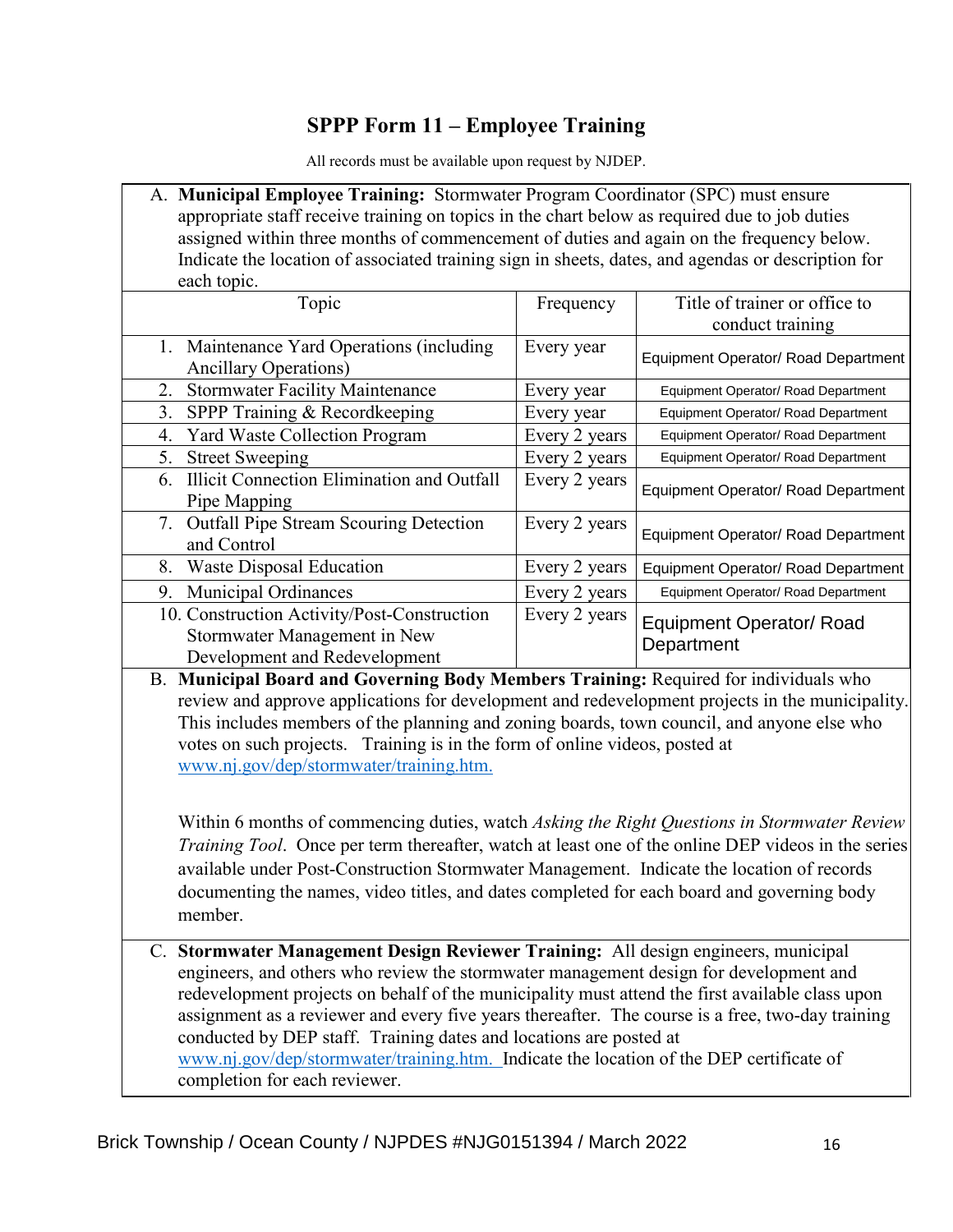#### **SPPP Form 12 – Outfall Pipes**

All records must be available upon request by NJDEP.

1. **Mapping:** Attach an image or provide a link to the most current outfall pipe map. Maps shall be updated at the end of each calendar year.

*Note that ALL maps must be electronic by 21 Dec 2020 via the DEP's designated electronic submission service. For details, see [http://www.nj.gov/dep/dwq/msrp\\_map\\_aid.htm.](http://www.nj.gov/dep/dwq/msrp_map_aid.htm)*

2. **Inspections:** Describe the outfall pipe inspection schedule and indicate the location of records of dates, locations, and findings.

Brick Township has located, mapped and inspected each outfall pipe operated and maintained by Brick Township. The location of each outfall pipe shall be displayed on 36"x48" plan sheet of a scale of 1"=2000". All outfall pipes and receiving water bodies shall be labeled on the plan. All inspection records are held at the Township of Brick municipal building at 401 Chambersbridge Road.

3. **Stream Scouring:** Describe the program in place to detect, investigate and control localized stream scouring from stormwater outfall pipes. Indicate the location of records related to cases of localized stream scouring. Such records must include the contributing source(s) of stormwater, recommended corrective action, and a prioritized list and schedule to remediate scouring cases.

Brick Township Public Works Department will check available outfall pipes during regular maintenance activities associated with stormwater facilities. If any complaints regarding erosion or scouring occur, the Township will address those immediately. All sites will be placed on a prioritized list and repairs will be made in accordance with the Standards for Soil Erosion and Sediment Control in New jersey.

Those outfall pipes in which scouring has been detected and addressed in the past should be inspected annually thereafter to ensure the associated stabilization projects where successful. Once it has been determined that the repair to the outfall has stabilized the area, the outfall should be inspected regularly with the remainder of the stormwater facilities throughout the Township.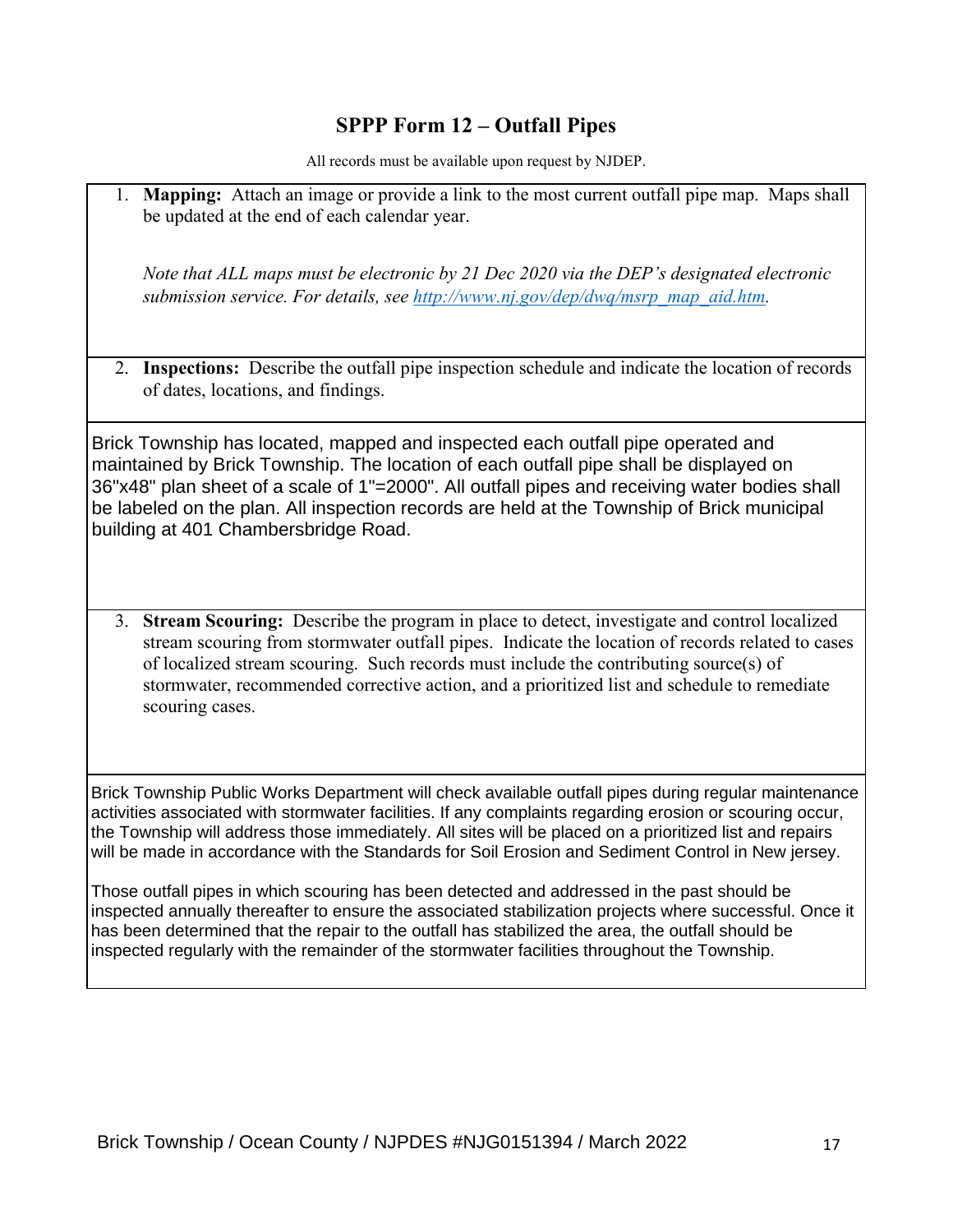4. **Illicit Discharges:** Describe the program in place for conducting visual dry weather inspections of municipally owned or operated outfall pipes. Record cases of illicit discharges using the DEP's Illicit Connection Inspection Report Form [\(www.nj.gov/dep/dwq/tier\\_a\\_forms.htm\)](http://www.nj.gov/dep/dwq/tier_a_forms.htm) and indicate the location of these forms and related illicit discharge records.

*Note that Illicit Connection Inspection Report Forms shall be included in the SPPP and submitted to DEP with the annual report.*

During outfall pipe mapping, initial inspections will be conducted for illicit connections. Every attempt will be made to locate sources of illicit connections and when sources are identified, the responsible party shall be penalized in accordance with the Brick Township Code. Subsequent discoveries of illicit connections, illegal dumping or spills observed or reported, will be investigated by the Township and identified violators penalized. Outfalls are inspected for illicit connection.

Visual inspections for illicit connections are completed during all regular maintenance activities completed at stormwater facilities across the Township. Illicit connections that are reported to the Township are immediately addressed. The connections are to be removed or a fine will be issued for the connection until it is removed. Records are kept on file at the Township of Brick municipal building at 401 Chambersbridge Road.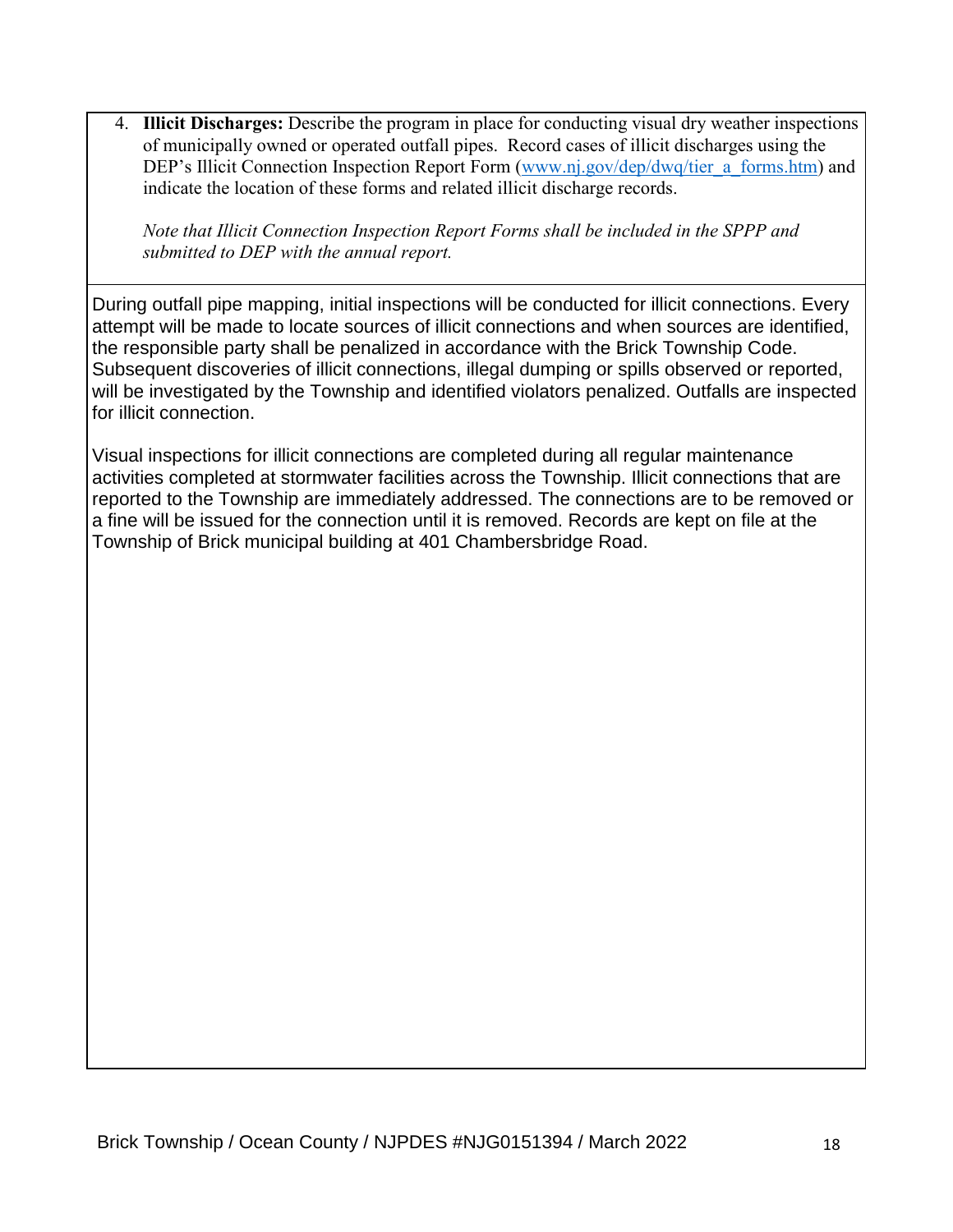#### **SPPP Form 13 – Stormwater Facilities Maintenance**

All records must be available upon request by NJDEP.

1. Detail the program in place for the long-term cleaning, operation and maintenance of each stormwater facility owned or operated by the municipality.

All municipally owned stormwater facilities are maintained as per the maintenance plan on file. The Public Works Department completes general maintenance. Basin inspections are completed during the spring each year.

If it is found to be substandard the basin will be inspected more frequently to check for compliance. When found to be non-compliant as per the NJDEP regulations Brick Township will hire an engineer to perform tests and design a remediation plan.

2. Detail the program in place for ensuring the long-term cleaning, operation and maintenance of each stormwater facility NOT owned or operated by the municipality.

All privately owned stormwater facilities shall be maintained by the owner as part of the site plan approval. For all owners that are found to having non-compliant stormwater facilities, by either nuisance complaints and or by inspection by Township officials, the owner will receive a letter from the Township and require a plan of action be submitted by the owner. If the owner disregards all Township correspondence then the owner shall be fined according to the Township Code until the issue is remedied.

3. Indicate the location(s) of the Stormwater Facilities Inspection and Maintenance Logs listing the type of stormwater facilities inspected, location information, inspection dates, inspector name(s), findings, preventative and corrective maintenance performed.

Stormwater Facilities Inspection and Maintenance Logs that list the type of stormwater facilities inspected, location information, inspection dates, inspector name(s), findings, and preventative and corrective maintenance performed can be located at the Brick Township Public Works office at 836 Ridge Road.

Note that maintenance activities must be reported in the annual report and records must be available upon request. DEP maintenance log templates are available at [http://www.nj.gov/dep/stormwater/maintenance\\_guidance.htm](http://www.nj.gov/dep/stormwater/maintenance_guidance.htm) (select specific logs from choices listed in the Field Manuals section).

*Additional Resources: The NJ Hydrologic Modeling Database contains information and maps of stormwater management basins. To view the database map, see [https://hydro.rutgers.edu.](https://hydro.rutgers.edu/) To download data in an Excel format, see [https://hydro.rutgers.edu/public\\_data/.](https://hydro.rutgers.edu/public_data/)*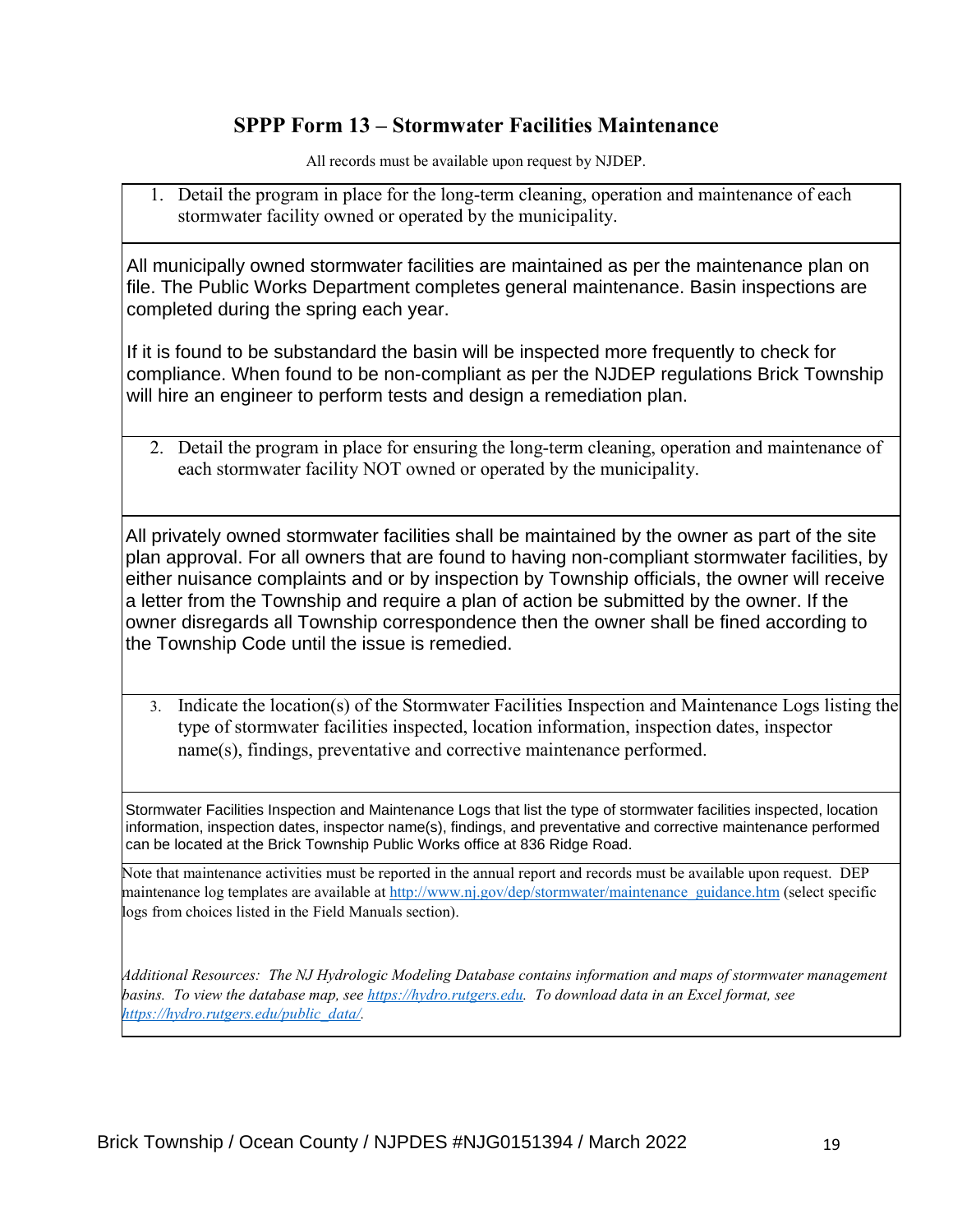# **SPPP Form 14 – Total Maximum Daily Load Information**

| 1. Using the Total Maximum Daily Load (TMDL) reports provided on<br>www.nj.gov/dep/dwq/msrp-tmdl-rh.htm, list adopted TMDLs for the municipality, parameters<br>addressed, and the affected water bodies that impact the municipality's MS4 program.                                                                                                                                                                     |
|--------------------------------------------------------------------------------------------------------------------------------------------------------------------------------------------------------------------------------------------------------------------------------------------------------------------------------------------------------------------------------------------------------------------------|
| Stream TMDL's:<br>Fecal Coliform - 2003 : Metedeconk River (South Branch)                                                                                                                                                                                                                                                                                                                                                |
| <b>Shellfish TMDL's:</b><br>Total Coliform - 2006 : Barnegat Bay-D<br>Total Coliform - 2006 : Barnegat Bay-D, Beaverdam Creek-A, Metedeconk-A<br>Total Coliform - 2006 : Barnegat Bay-D, Metedeconk-A<br>Total Coliform - 2006 : Barnegat Bay-E<br>Total Coliform - 2006 : Barnegat Bay-G<br>Total Coliform - 2006 : Manasquan-A, Point Pleasant-A                                                                       |
| 2. Describe how the permittee uses TMDL information to prioritize stormwater facilities<br>maintenance projects and to address specific sources of stormwater pollutants.                                                                                                                                                                                                                                                |
| Currently the TMDL's are from Coliform which is caused by Humans, Domestic Animals, and<br>Wildlife.                                                                                                                                                                                                                                                                                                                     |
| For Wildlife in particular, sources of brush and standing water, which can be found around<br>stormwater facilities, make good habitats for wildlife that contribute to the coliform. By<br>providing regular maintenance such as brush trimming and infiltration testing to keep the<br>habitats limited in the watershed around the stormwater facilities could help reduce the<br>Coliform within the specific areas. |
| The permittee uses this information to prioritize the maintenance of stormwater facilities.                                                                                                                                                                                                                                                                                                                              |
|                                                                                                                                                                                                                                                                                                                                                                                                                          |
|                                                                                                                                                                                                                                                                                                                                                                                                                          |